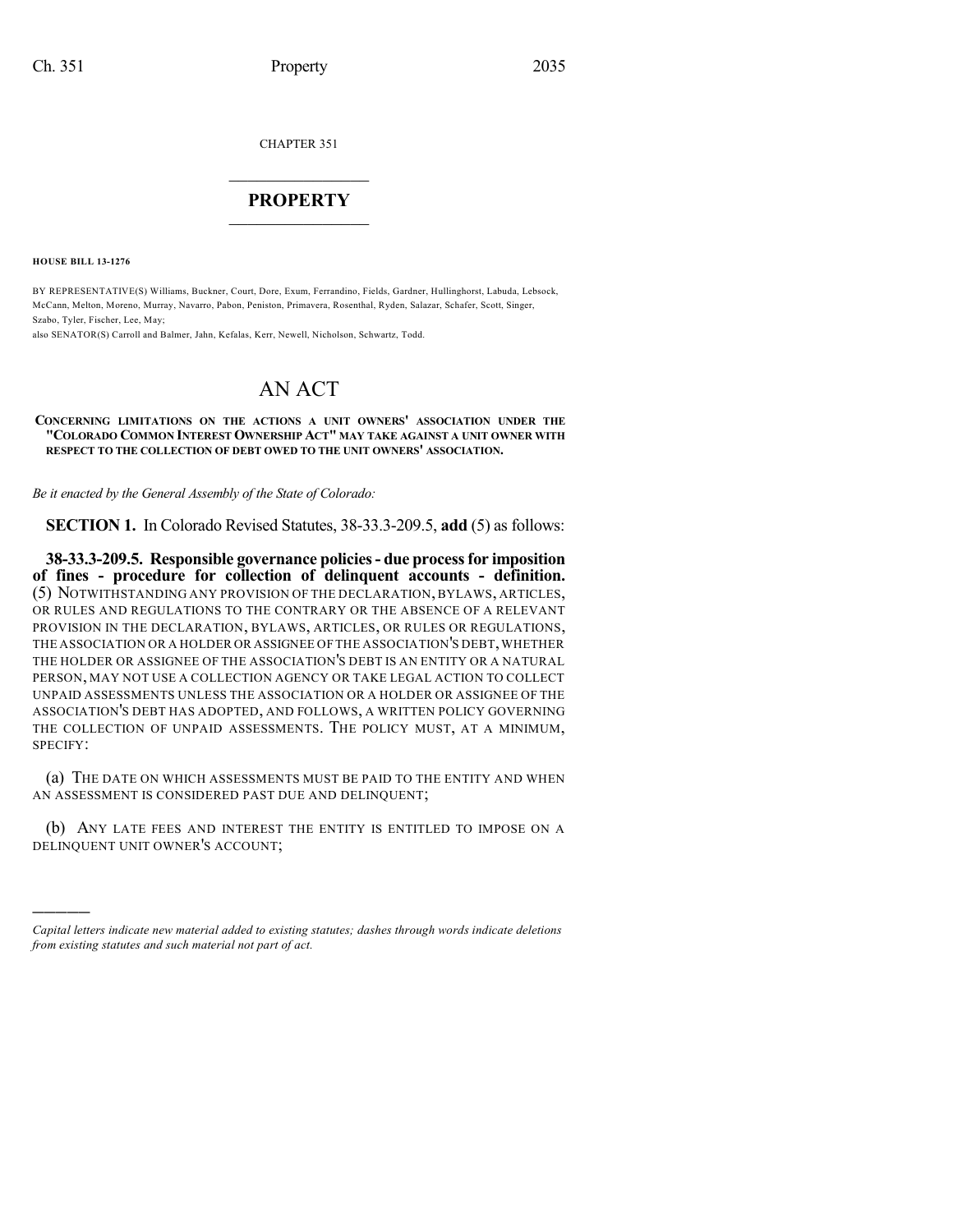(c) ANY RETURNED-CHECK CHARGES THE ENTITY IS ENTITLED TO IMPOSE;

(d) THE CIRCUMSTANCES UNDER WHICH A UNIT OWNER IS ENTITLED TO ENTER INTO A PAYMENT PLAN WITH THE ENTITY PURSUANT TO SECTION 38-33.3-316.3 AND THE MINIMUM TERMS OF THE PAYMENT PLAN MANDATED BY THAT SECTION;

(e) THAT, BEFORE THE ENTITY TURNS OVER A DELINQUENT ACCOUNT OF A UNIT OWNER TO A COLLECTION AGENCY OR REFERS IT TO AN ATTORNEY FOR LEGAL ACTION, THE ENTITY MUST SEND THE UNIT OWNER A NOTICE OF DELINQUENCY SPECIFYING:

(I) THE TOTAL AMOUNT DUE, WITH AN ACCOUNTING OF HOW THE TOTAL WAS DETERMINED;

(II) WHETHER THE OPPORTUNITY TO ENTER INTO A PAYMENT PLAN EXISTS PURSUANT TO SECTION 38-33.3-316.3 AND INSTRUCTIONS FOR CONTACTING THE ENTITY TO ENTER INTO SUCH A PAYMENT PLAN;

(III) THE NAME AND CONTACT INFORMATION FOR THE INDIVIDUAL THE UNIT OWNER MAY CONTACT TO REQUEST A COPY OF THE UNIT OWNER'S LEDGER IN ORDER TO VERIFY THE AMOUNT OF THE DEBT; AND

(IV) THAT ACTION IS REQUIRED TO CURE THE DELINQUENCY AND THAT FAILURE TO DO SO WITHIN THIRTY DAYS MAY RESULT IN THE UNIT OWNER'S DELINQUENT ACCOUNT BEING TURNED OVER TO A COLLECTION AGENCY, A LAWSUIT BEING FILED AGAINST THE OWNER, THE FILING AND FORECLOSURE OF A LIEN AGAINST THE UNIT OWNER'S PROPERTY, OR OTHER REMEDIES AVAILABLE UNDER COLORADO LAW;

(f) THE METHOD BY WHICH PAYMENTS MAY BE APPLIED ON THE DELINQUENT ACCOUNT OF A UNIT OWNER;

(g) THE LEGAL REMEDIES AVAILABLE TO THE ENTITY TO COLLECT ON A UNIT OWNER'S DELINQUENT ACCOUNT PURSUANT TO THE GOVERNING DOCUMENTS OF THE ENTITY AND COLORADO LAW; AND

(h) AS USED IN THIS SUBSECTION (5), "ENTITY" MEANS AN ASSOCIATION OR A HOLDER OR ASSIGNEE OF THE ASSOCIATION'S DEBT, WHETHER THE HOLDER OR ASSIGNEE OF THE ASSOCIATION'S DEBT IS AN ENTITY OR A NATURAL PERSON.

**SECTION 2.** In Colorado Revised Statutes, 38-33.3-316, **amend** (11) (a) and  $(11)$  (b) as follows:

**38-33.3-316. Lien for assessments.** (11) The association's lien may be foreclosed by any of the following means:

(a) In a condominium or planned community, the association's lien may be foreclosed in like manner as a mortgage on real estate; EXCEPT THAT THE ASSOCIATION OR A HOLDER OR ASSIGNEE OF THE ASSOCIATION'S LIEN, WHETHER THE HOLDER OR ASSIGNEE OF THE ASSOCIATION'S LIEN IS AN ENTITY OR A NATURAL PERSON, MAY ONLY FORECLOSE ON THE LIEN IF: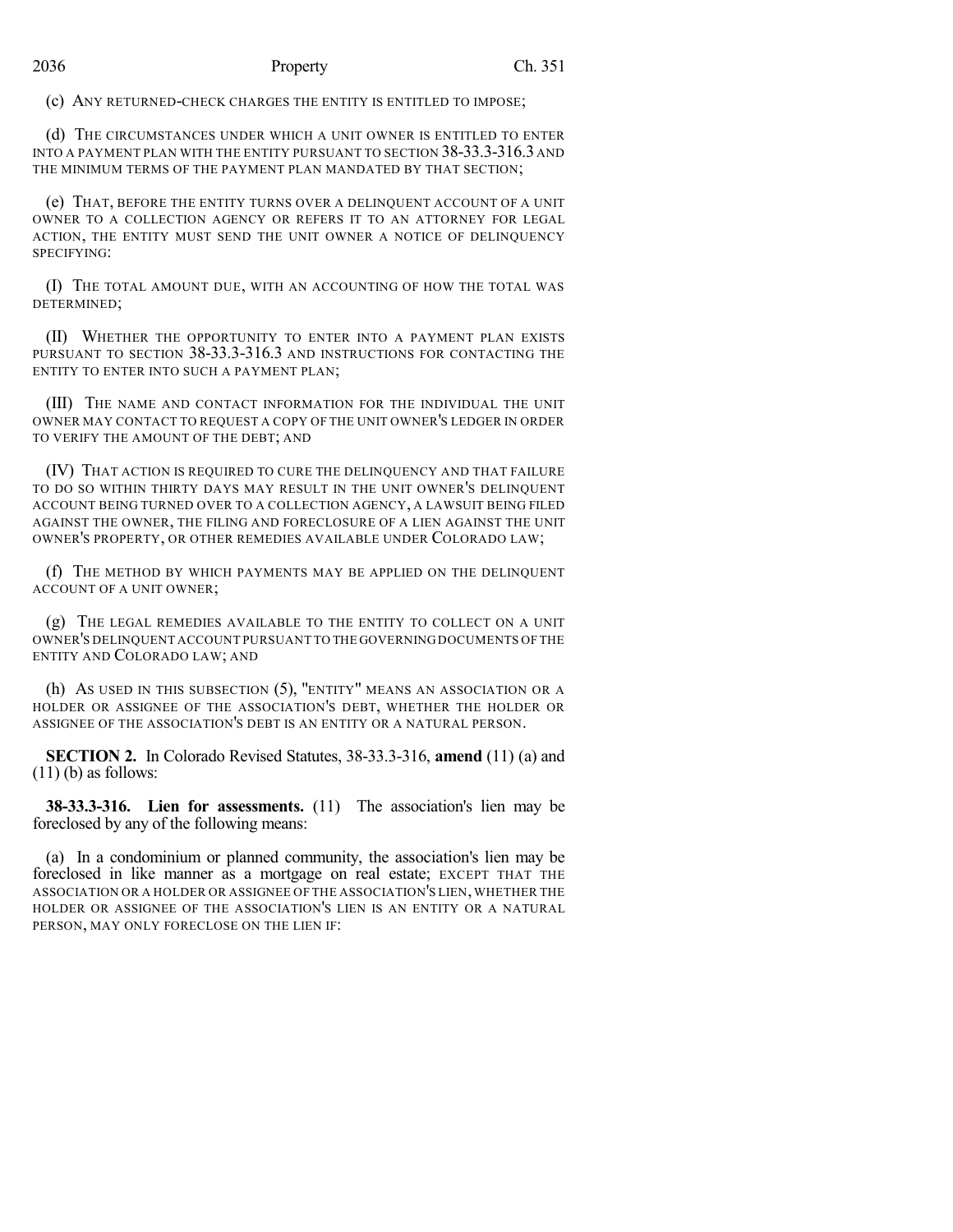## Ch. 351 Property 2037

(I) THE BALANCE OF THE ASSESSMENTS AND CHARGES SECURED BY ITS LIEN, AS DEFINED IN SUBSECTION (2) OF THIS SECTION, EQUALS OR EXCEEDS SIX MONTHS OF COMMON EXPENSE ASSESSMENTS BASED ON A PERIODIC BUDGET ADOPTED BY THE ASSOCIATION; AND

(II) THE EXECUTIVE BOARD HAS FORMALLY RESOLVED,BY A RECORDED VOTE,TO AUTHORIZE THE FILING OF A LEGAL ACTION AGAINST THE SPECIFIC UNIT ON AN INDIVIDUAL BASIS. THE BOARD MAY NOT DELEGATE ITS DUTY TO ACT UNDER THIS SUBPARAGRAPH (II) TO ANY ATTORNEY, INSURER, MANAGER, OR OTHER PERSON, AND ANY LEGAL ACTION FILED WITHOUT EVIDENCE OF THE RECORDED VOTE AUTHORIZING THE ACTION MUST BE DISMISSED. NO ATTORNEY FEES, COURT COSTS, OR OTHER CHARGES INCURRED BY THE ASSOCIATION OR A HOLDER OR ASSIGNEE OF THE ASSOCIATION'S LIEN IN CONNECTION WITH AN ACTION THAT IS DISMISSED FOR THIS REASON MAY BE ASSESSED AGAINST THE UNIT OWNER.

(b) In a cooperative whose unit owners' interests in the units are real estate as determined in accordance with the provisions of section 38-33.3-105, the association's lien must be foreclosed in like manner as a mortgage on real estate; EXCEPT THAT THE ASSOCIATION OR A HOLDER OR ASSIGNEE OF THE ASSOCIATION'S LIEN, WHETHER THE HOLDER OR ASSIGNEE OF THE ASSOCIATION'S LIEN IS AN ENTITY OR A NATURAL PERSON, MAY ONLY FORECLOSE ON THE LIEN IF:

(I) THE BALANCE OF THE ASSESSMENTS AND CHARGES SECURED BY ITS LIEN, AS DEFINED IN SUBSECTION (2) OF THIS SECTION, EQUALS OR EXCEEDS SIX MONTHS OF COMMON EXPENSE ASSESSMENTS BASED ON A PERIODIC BUDGET ADOPTED BY THE ASSOCIATION; AND

(II) THE EXECUTIVE BOARD HAS FORMALLY RESOLVED,BY A RECORDED VOTE,TO AUTHORIZE THE FILING OF A LEGAL ACTION AGAINST THE SPECIFIC UNIT ON AN INDIVIDUAL BASIS. THE BOARD MAY NOT DELEGATE ITS DUTY TO ACT UNDER THIS SUBPARAGRAPH (II) TO ANY ATTORNEY, INSURER, MANAGER, OR OTHER PERSON, AND ANY LEGAL ACTION FILED WITHOUT EVIDENCE OF THE RECORDED VOTE AUTHORIZING THE ACTION MUST BE DISMISSED. NO ATTORNEY FEES, COURT COSTS, OR OTHER CHARGES INCURRED BY THE ASSOCIATION OR A HOLDER OR ASSIGNEE OF THE ASSOCIATION'S LIEN IN CONNECTION WITH AN ACTION THAT IS DISMISSED FOR THIS REASON MAY BE ASSESSED AGAINST THE UNIT OWNER.

**SECTION 3.** In Colorado Revised Statutes, **add** 38-33.3-316.3 as follows:

**38-33.3-316.3. Collections - limitations.** (1) IN COLLECTING PAST-DUE ASSESSMENTS AND OTHER DELINQUENT PAYMENTS UNDER THIS ARTICLE, AN ASSOCIATION OR A HOLDER OR ASSIGNEE OF THE ASSOCIATION'S DEBT, WHETHER THE HOLDER OR ASSIGNEE OF THE ASSOCIATION'S DEBT IS AN ENTITY OR A NATURAL PERSON, SHALL:

(a) ADOPT AND COMPLY WITH A COLLECTIONS POLICY THAT MEETS THE REQUIREMENTS OF SECTION 38-33.3-209.5 (5); AND

(b) MAKE A GOOD-FAITH EFFORT TO COORDINATE WITH THE UNIT OWNER TO SET UP A PAYMENT PLAN THAT MEETS THE REQUIREMENTS OF THIS SECTION; EXCEPT THAT: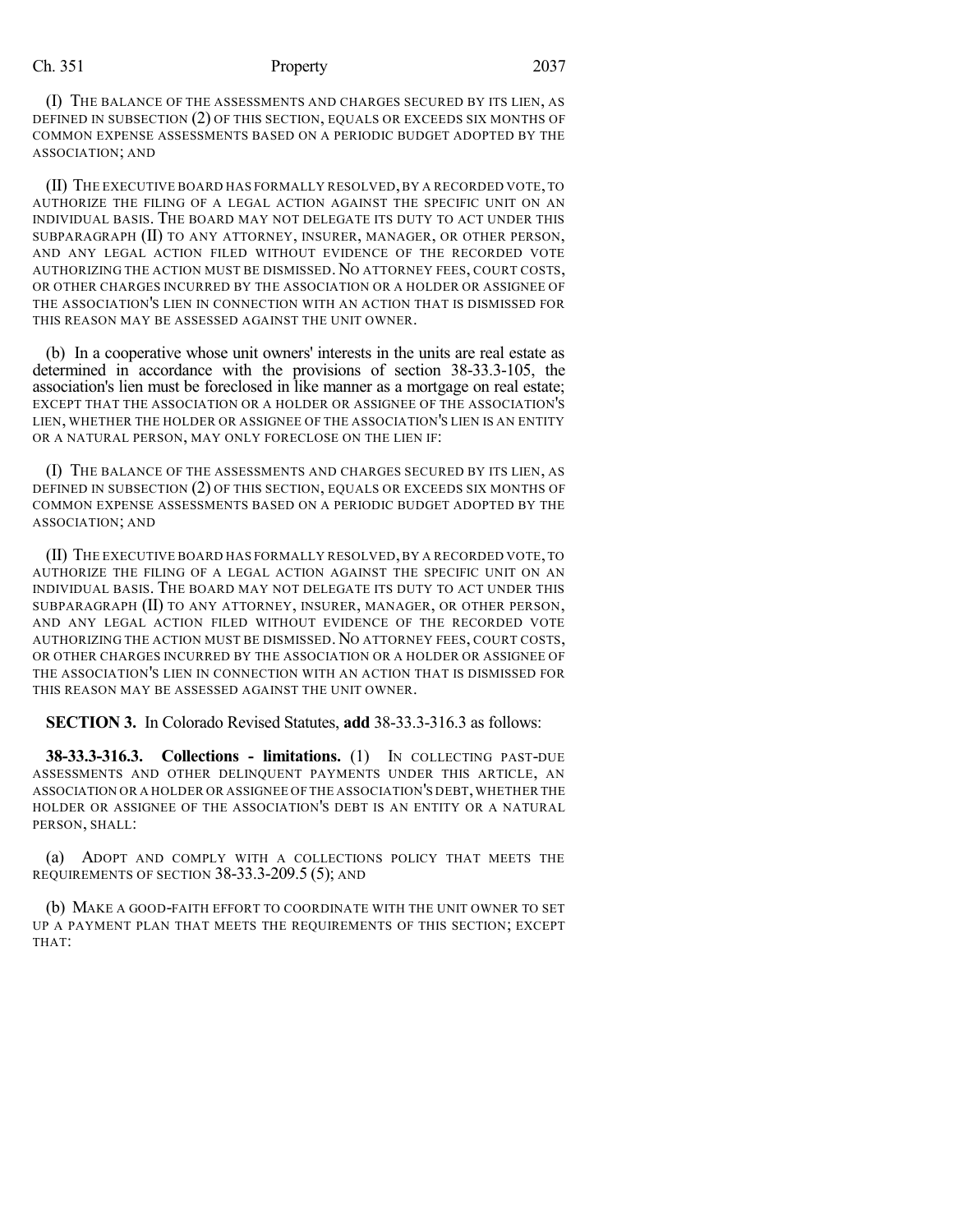(I) THIS SECTION DOES NOT APPLY IF THE UNIT OWNER DOES NOT OCCUPY THE UNIT AND HAS ACQUIRED THE PROPERTY AS A RESULT OF:

(A) A DEFAULT OF A SECURITY INTEREST ENCUMBERING THE UNIT; OR

(B) FORECLOSURE OF THE ASSOCIATION'S LIEN; AND

(II) THE ASSOCIATION OR A HOLDER OR ASSIGNEE OF THE ASSOCIATION'S DEBT IS NOT OBLIGATED TO NEGOTIATE A PAYMENT PLAN WITH A UNIT OWNER WHO HAS PREVIOUSLY ENTERED INTO A PAYMENT PLAN UNDER THIS SECTION.

(2) APAYMENT PLAN NEGOTIATED BETWEEN THE ASSOCIATION OR A HOLDER OR ASSIGNEE OF THE ASSOCIATION'S DEBT, WHETHER THE HOLDER OR ASSIGNEE OF THE ASSOCIATION'S DEBT IS AN ENTITY OR A NATURAL PERSON, AND THE UNIT OWNER PURSUANT TO THIS SECTION MUST PERMIT THE UNIT OWNER TO PAY OFF THE DEFICIENCY IN EQUAL INSTALLMENTS OVER A PERIOD OF AT LEAST SIX MONTHS. NOTHING IN THIS SECTION PROHIBITS AN ASSOCIATION OR A HOLDER OR ASSIGNEE OF THE ASSOCIATION'S DEBT FROM PURSUING LEGAL ACTION AGAINST A UNIT OWNER IF THE UNIT OWNER FAILS TO COMPLY WITH THE TERMS OF HIS OR HER PAYMENT PLAN. A UNIT OWNER'S FAILURE TO REMIT PAYMENT OF AN AGREED-UPON INSTALLMENT,OR TO REMAIN CURRENT WITH REGULAR ASSESSMENTS ASTHEY COME DUE DURING THE SIX-MONTH PERIOD,CONSTITUTES A FAILURE TO COMPLY WITH THE TERMS OF HIS OR HER PAYMENT PLAN.

(3) FOR PURPOSES OF THIS SECTION, "ASSESSMENTS" INCLUDES REGULAR AND SPECIAL ASSESSMENTS AND ANY ASSOCIATED FEES, CHARGES, LATE CHARGES, ATTORNEY FEES,FINES,AND INTEREST CHARGED PURSUANT TO SECTION 38-33.3-315 (2).

**SECTION 4.** In Colorado Revised Statutes, 38-33.3-117, **amend** (1) introductory portion; and **add** (1) (k.5) as follows:

**38-33.3-117. Applicability to preexisting common interest communities.** (1) Except as provided in section  $38-33.3-119$ , the following sections shall apply to all common interest communities created within this state before July 1, 1992, with respect to events and circumstances occurring on or after July 1, 1992:

(k.5) 38-33.3-316.3; AND

**SECTION 5. Act subject to petition - effective date - applicability.** (1) This act takes effect January 1, 2014; except that, if a referendum petition is filed pursuant to section 1 (3) of article V of the state constitution against this act or an item, section, or part of this act within the ninety-day period after final adjournment ofthe general assembly, then the act, item,section, or part will not take effect unless approved by the people at the general election to be held in November 2014 and, in such case, will take effect on the date of the official declaration of the vote thereon by the governor.